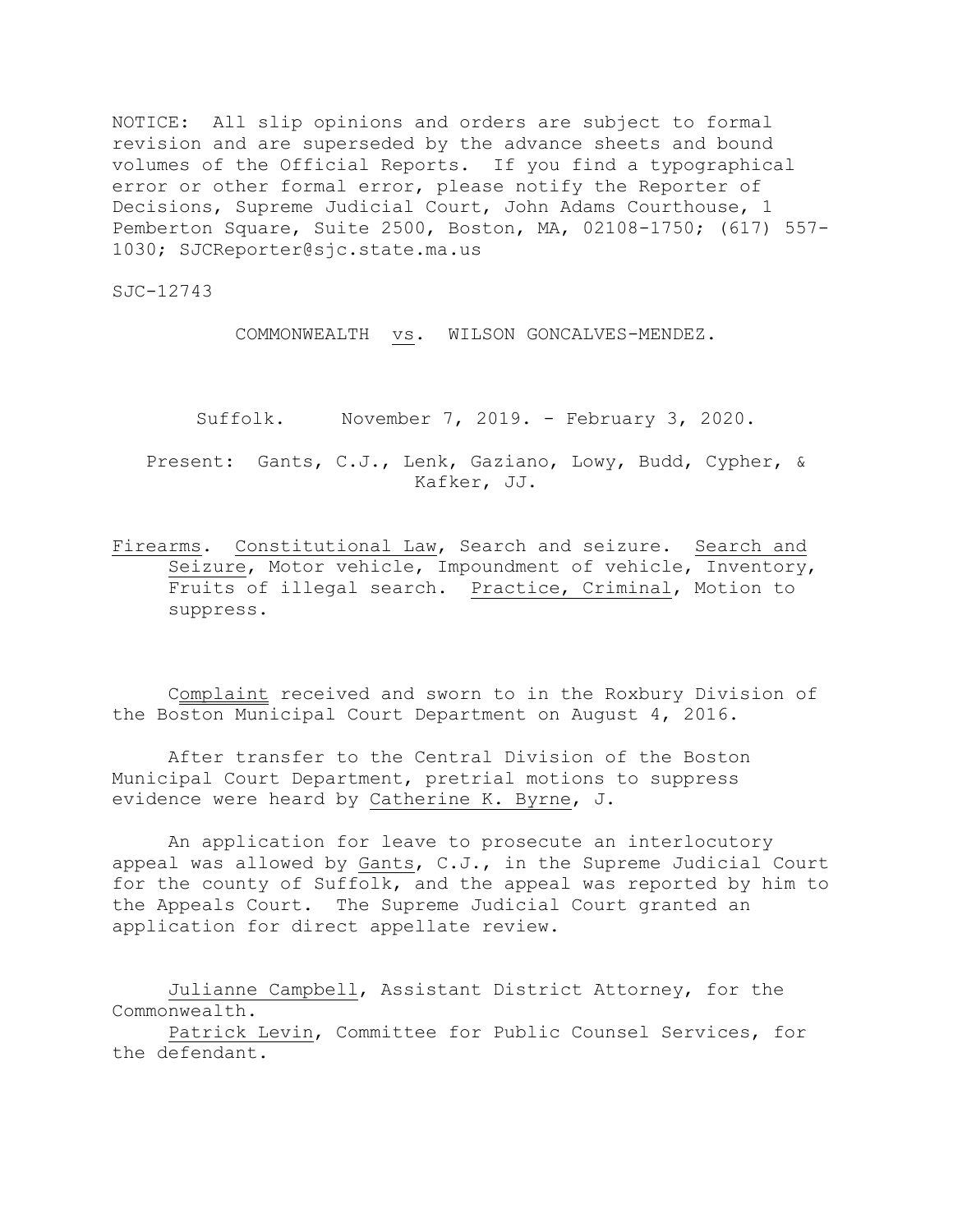Chauncey B. Wood, Matthew R. Segal, Jessica Lewis, & Jessie Rossman, for American Civil Liberties Union of Massachusetts & another, amici curiae, submitted a brief.

LENK, J. The police properly stopped the defendant driver for a motor vehicle violation and arrested him on an outstanding warrant. The officers ascertained that the sole passenger was a duly licensed and otherwise qualified driver. Rather than inquire of the defendant as to whether he preferred to have the passenger take custody of and later move the vehicle from its location on a busy residential road to a safe spot, police arranged for it to be impounded, and then conducted an inventory search that yielded a gun. The defendant acknowledged that the gun was his.

The defendant's gun and his statements thereafter were suppressed in part because the impoundment was found by the motion judge to be unreasonable in the face of the passenger's availability to drive and the failure by police to ask the defendant whether the passenger taking custody of the vehicle would be a preferred alternative. Citing the defendant's failure to ask police whether the passenger could take over for him, and the absence of any duty expressly recognized in extant case law for police to take affirmative steps in this regard,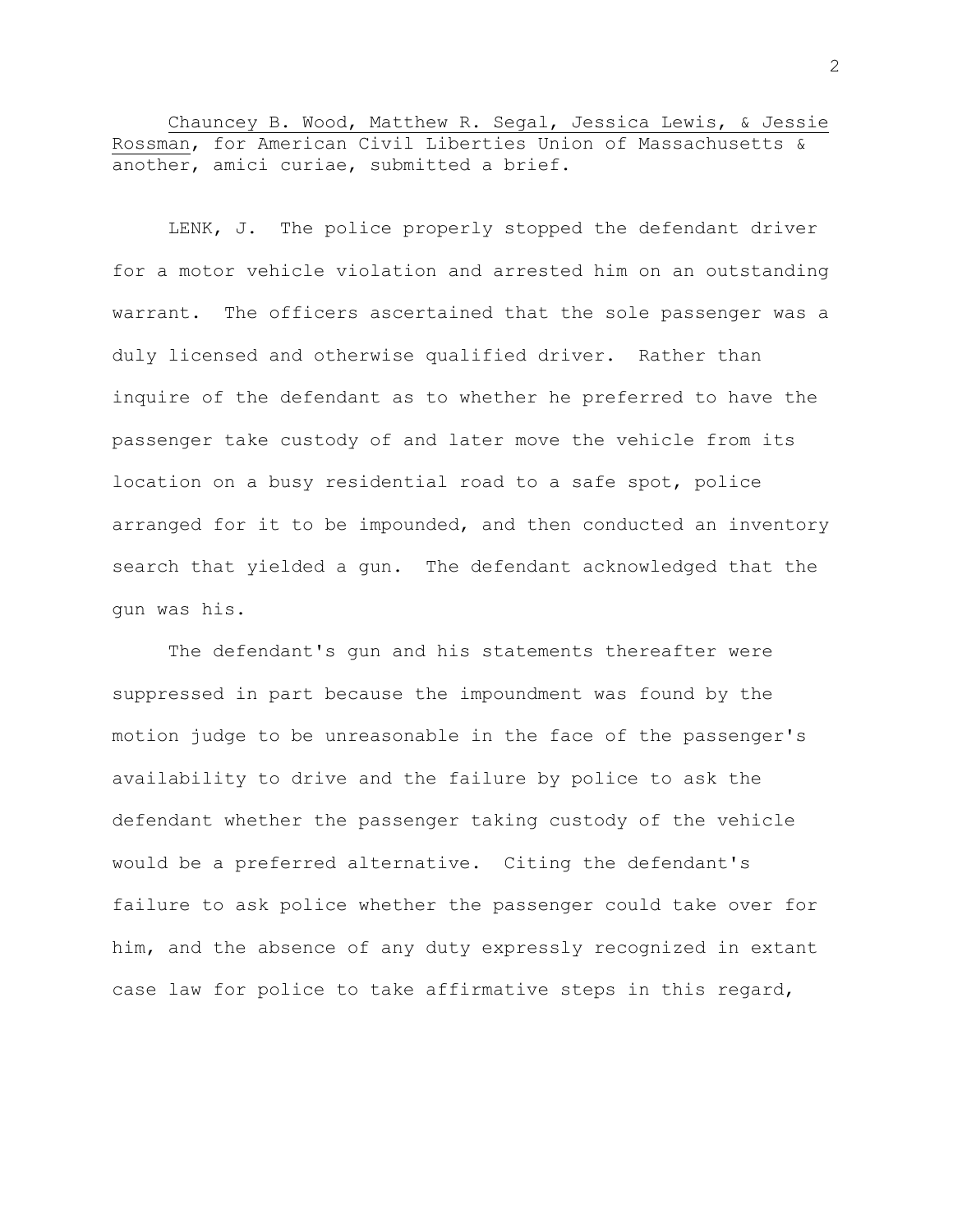the Commonwealth maintains on appeal that the suppression was error. We affirm.<sup>1</sup>

1. Facts. We recite the facts as found by the motion judge, supplemented occasionally with uncontested facts that are not inconsistent with the judge's findings, see Commonwealth v. Jessup, 471 Mass. 121, 127-128 (2015).

At approximately 11  $\underline{P.M.}$  on August 4, 2016, two Boston police officers on patrol in a marked police cruiser observed a Honda Accord with what appeared to be a defective brake light being driven on Columbia Road.<sup>2</sup> From the vehicle's registration number, the officers discovered that its registered owner, the defendant, had an outstanding misdemeanor default warrant for possession of marijuana with intent to distribute. The officers then stopped the vehicle in the left-hand travel lane on Columbia Road in the Dorchester section of Boston.

The defendant was the driver of the vehicle, and he was accompanied by one front seat passenger. The officers asked both the defendant and his passenger for identification. Upon conducting computer checks on the information provided, the

<sup>1</sup> We acknowledge the amicus brief of the American Civil Liberties Union of Massachusetts and the Massachusetts Association of Criminal Defense Lawyers.

 $2$  As the officers learned after stopping the vehicle, the brake light was not actually defective but, rather, had been accidentally obscured by a piece of cardboard that had slipped in front of the light.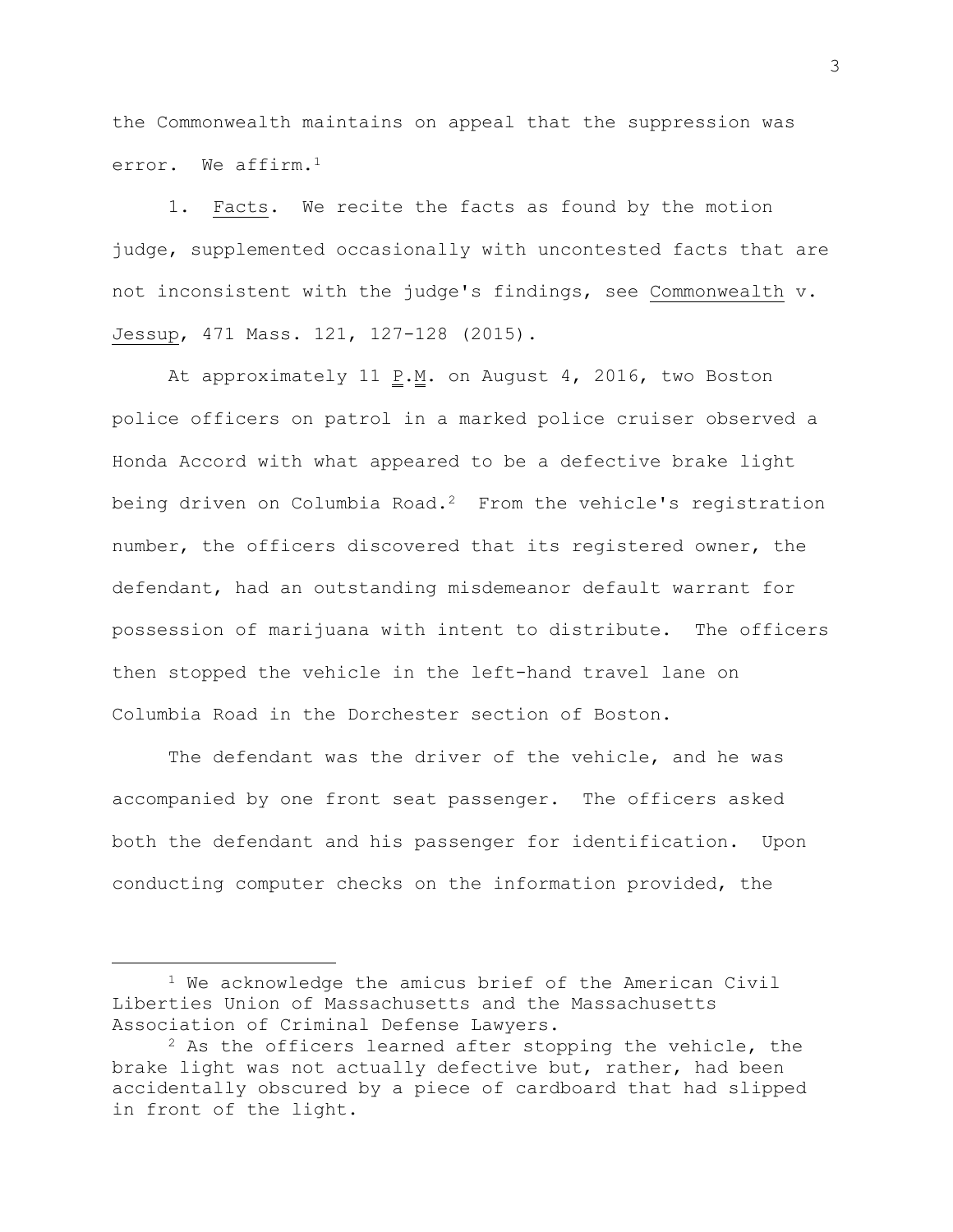officers learned that the passenger's driver's license was valid, he had no outstanding warrants, and he was not a suspect in any other crimes; further, he did not appear to be under the influence of any intoxicating substances. The passenger was polite and cooperative with police.

One of the officers informed the defendant that, due to the default warrant, he was under arrest, and his vehicle would be towed**.** The officers ordered both men out of the vehicle. The defendant did not request that his passenger assume custody of the vehicle, and the officer did not offer this alternative. As required by Boston police department policy, in preparation for impoundment, one of the officers searched the vehicle. The officer found a firearm under the driver's seat; when the officer implied that both the defendant and the passenger would be arrested, the defendant said that the firearm was his. The defendant was taken to the police station in a police cruiser and then questioned at the station**.** The passenger ultimately was allowed to leave the scene.

The defendant was charged with multiple firearms violations;<sup>3</sup> he moved to suppress the evidence seized during the

<sup>&</sup>lt;sup>3</sup> The charges included carrying a loaded firearm without a license, G. L. c. 269, § 10 (n); carrying a firearm without a license, G. L. c. 269, § 10 (a); and possession of ammunition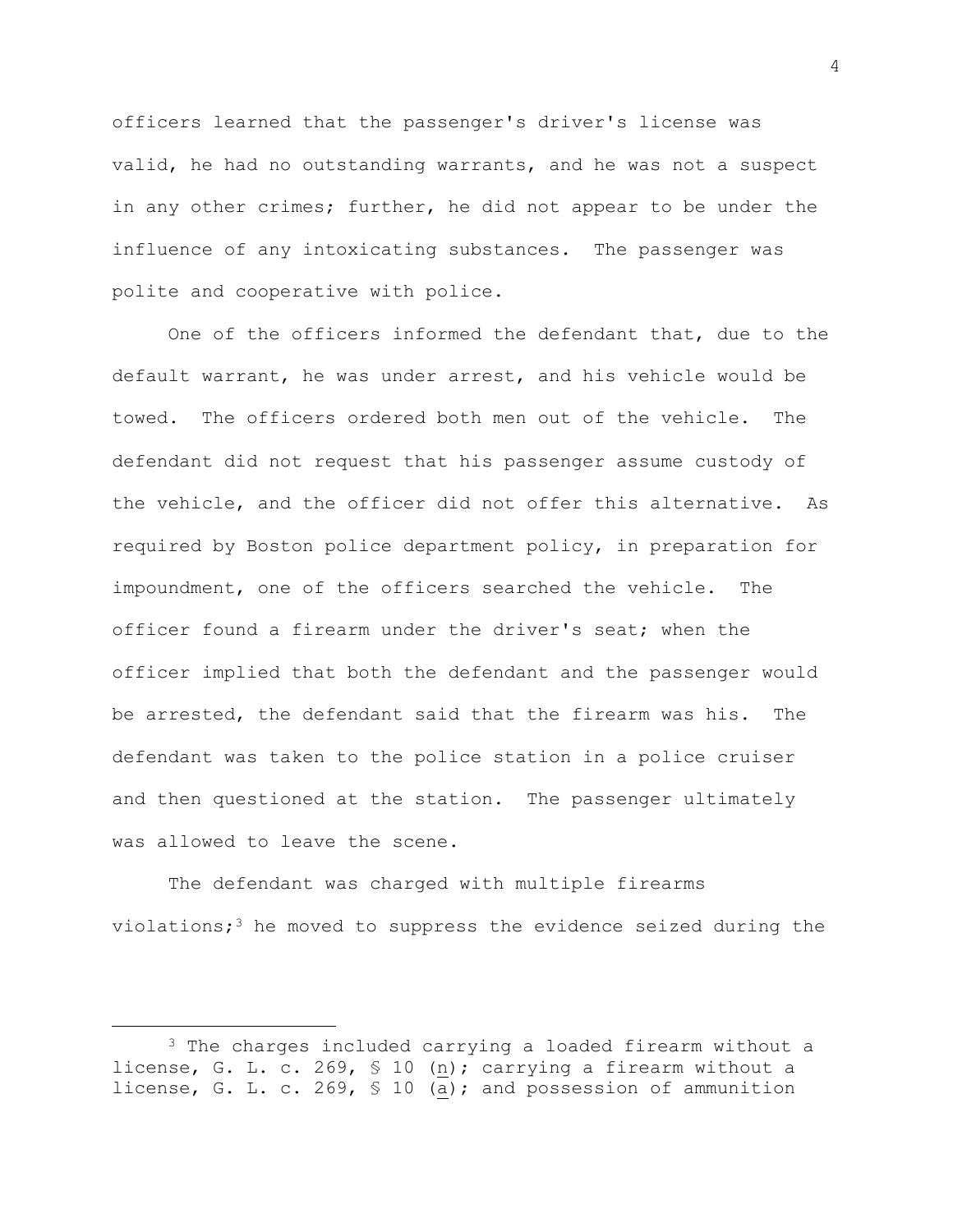inventory search of his vehicle and his subsequent statements to police, on the ground that both were fruits of an unlawful search. A Boston Municipal Court judge concluded that the search was unlawful, and allowed the defendant's motions.4 The Commonwealth filed a petition to pursue an interlocutory appeal in the county court, challenging the suppressions.<sup>5</sup> That appeal was allowed to proceed in the Appeals Court, and this court then allowed the defendant's petition for direct appellate review.

2. Discussion. a. Whether the inventory search was lawful. In reviewing a decision on a motion to suppress, "we accept the judge's subsidiary findings of fact absent clear error 'but conduct an independent review of his [or her]

without a firearm identification card, G. L. c. 269, § 10 (h) (1)**.**

L,

<sup>4</sup> The defendant separately argued that his statements should be suppressed as custodial statements made without adequate Miranda warnings, in violation of his rights under Miranda v. Arizona, 304 U.S. 436 (1966). The judge ordered the statements be suppressed on this ground as well. As we affirm the judge's order on the ground that the seizure of the vehicle was improper, we need not address the adequacy of the Miranda warnings.

<sup>5</sup> The Commonwealth, as mentioned in its brief, did not separately file a notice of appeal from the allowance of the defendant's motion to suppress statements within the requisite thirty-day period. See Mass. R. Crim. P. 15, as amended, 476 Mass. 1501 (2017). In this instance, however, the single notice of appeal was sufficient to address both motions, because the motion judge consolidated her rulings on the defendant's separate motions into a single order.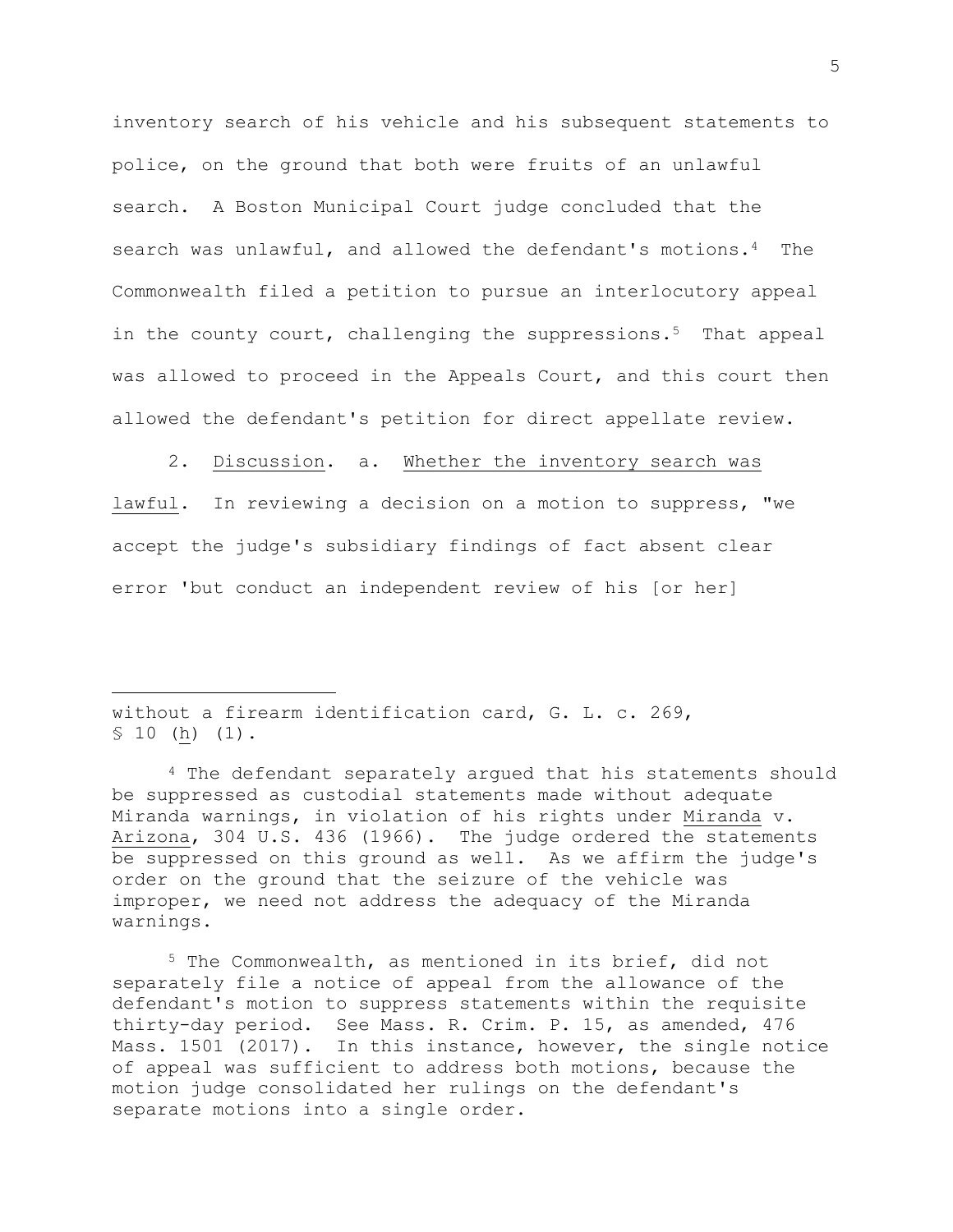ultimate findings and conclusions of law'" (citation omitted). Commonwealth v. Scott, 440 Mass. 642, 646 (2004).

The Commonwealth bears the burden of proving that a warrantless inventory search is lawful. Commonwealth v. Oliveira, 474 Mass. 10, 13 (2016). "A lawful inventory search is contingent on the propriety of the impoundment of the [vehicle]." Id., quoting Commonwealth v. Brinson, 440 Mass. 609, 612 (2003). Impoundment must be undertaken for a legitimate, noninvestigative purpose, and must be "reasonably necessary based on the totality of the evidence." See Oliveira, supra at 13-14.

Because the defendant does not challenge the propriety of the stop, at issue here is whether impoundment was "reasonably necessary."6 Oliveira, 474 Mass. at 14. The propriety of an impoundment turns on whether police reasonably could have concluded they had no lawful, practical alternative. In our previous decisions, where impoundment was deemed reasonable

<sup>6</sup> The impoundment was undertaken for a legitimate, noninvestigative purpose. Police stopped the defendant's vehicle for a minor traffic violation. See Commonwealth v. Buckley, 478 Mass. 861, 865-869 (2018); Commonwealth v. Bacon, 381 Mass. 642, 644 (1980). Immediately before executing the stop, police ran a check of the license plate and learned that the registered owner had an outstanding default warrant. This led to the defendant's arrest. The arrest, in turn, created the need to move the defendant's vehicle from the left-hand travel lane where it had been stopped. See Commonwealth v. Brinson, 440 Mass. 609, 615-616 (2003).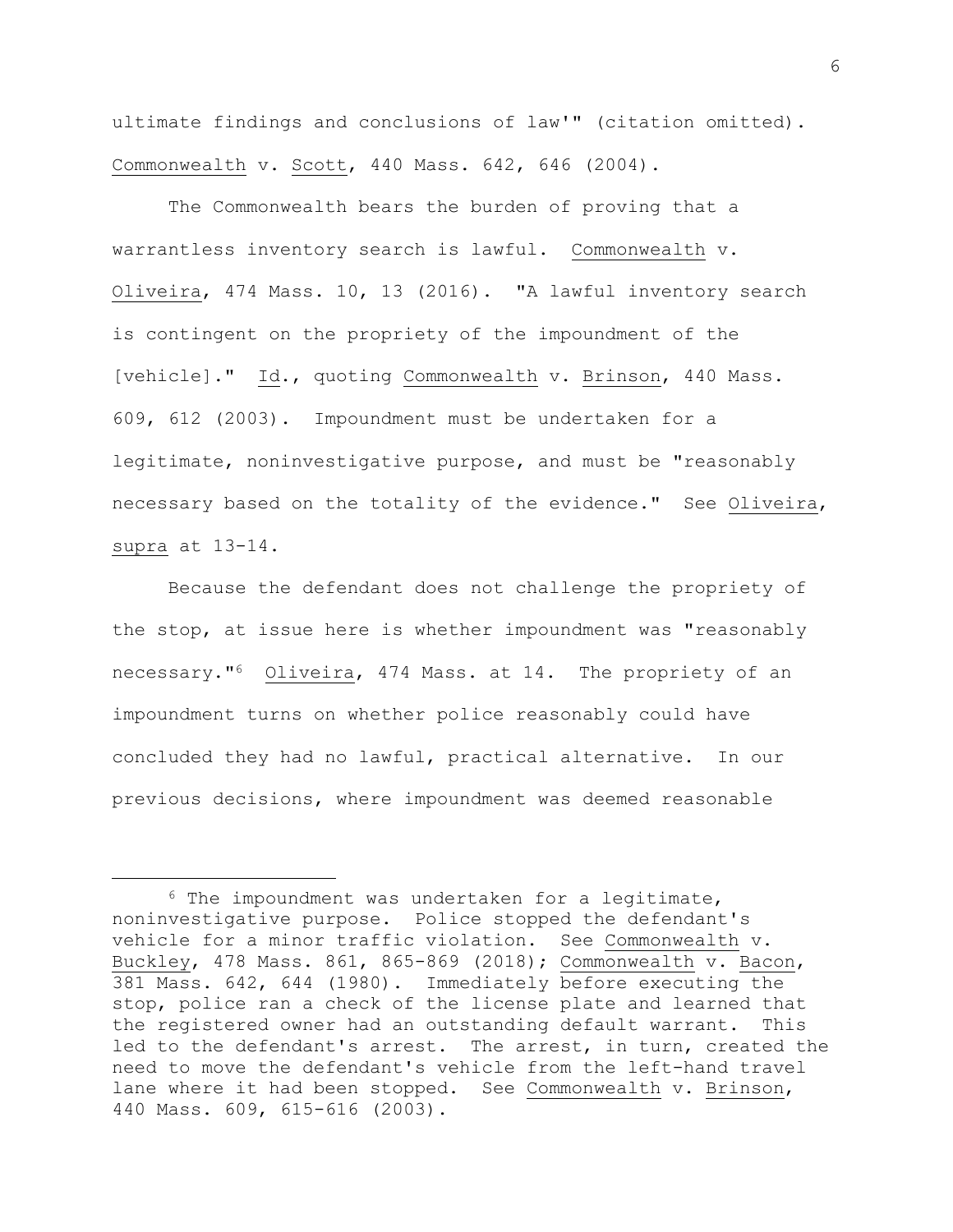notwithstanding the presence of a passenger, the passenger was unable lawfully to assume custody of the vehicle. See Commonwealth v. Eddington, 459 Mass. 102, 109-110 (2011) (passenger had been observed drinking); Commonwealth v. Ellerbe, 430 Mass. 769, 775-776 (2000) (passenger did not have valid driver's license available); Commonwealth v. Caceres, 413 Mass. 749, 751-752 (1992) (passenger was not authorized to drive in Massachusetts); Commonwealth v. Garcia, 409 Mass. 675, 676-677 (1991) (passenger had outstanding warrants).

Consistent with the established standard that impoundment be reasonable, we have held that police officers were required to honor an owner's or authorized driver's requested alternative to impoundment where doing so was "lawful and practical." See Oliveira, 474 Mass. at 15. We also have concluded that an inventory search of a defendant's personal belongings was unreasonable where police were independently aware of an alternative to seizing them. See Commonwealth v. Abdallah, 475 Mass. 47, 51-52 (2016) (inventory search of backpack was unreasonable where police were aware that hotel where defendant was arrested was willing to retain custody of his other belongings).<sup>7</sup>

<sup>7</sup> Although Commonwealth v. Abdallah, 475 Mass. 47, 51-52 (2016), involved the seizure and inventory search of a backpack rather than a vehicle, the underlying question -- whether the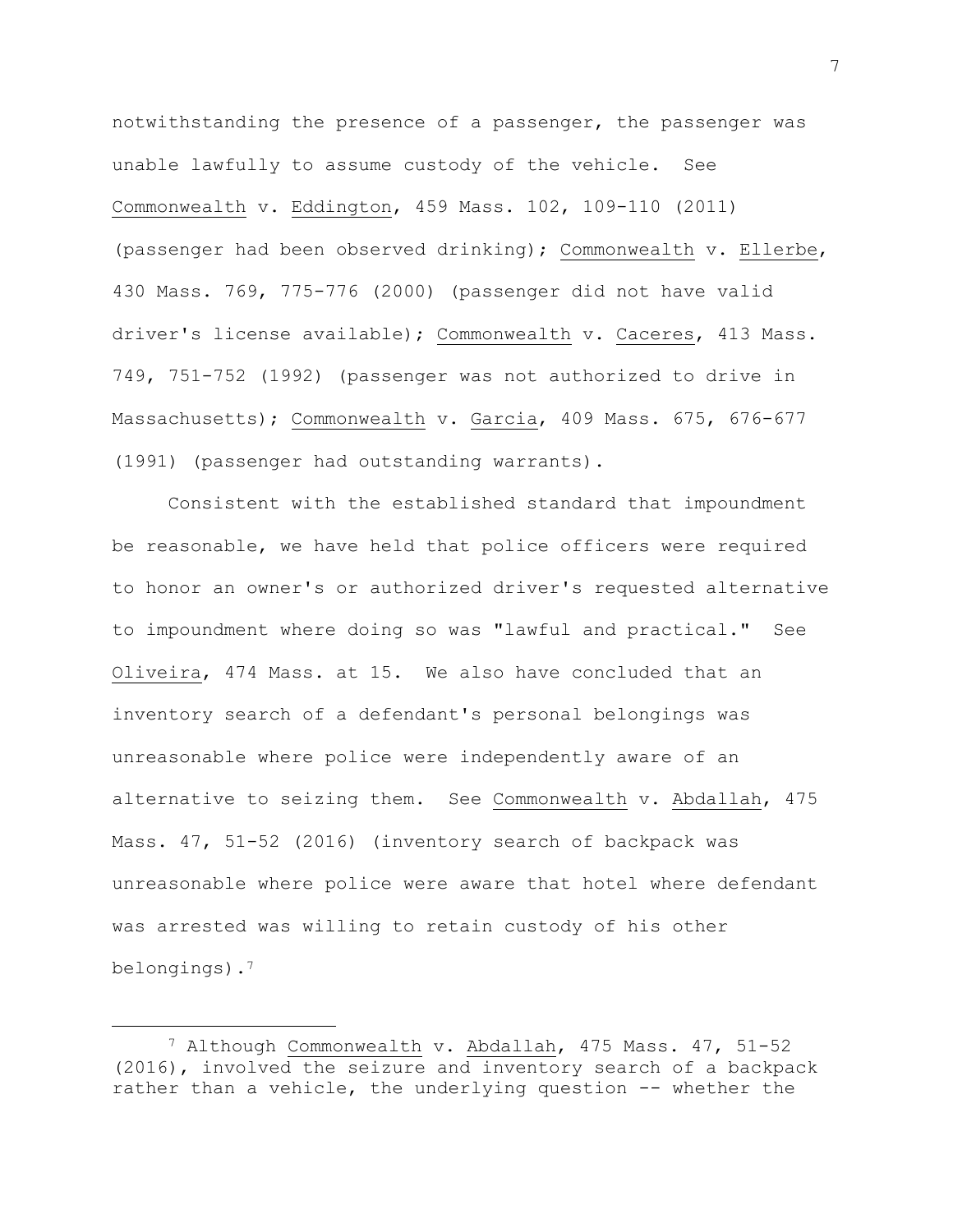In the present case, we discern no error in the judge's finding that the officers were aware that the defendant's passenger lawfully could have assumed custody of the vehicle, yet nonetheless told the defendant that his vehicle "would be towed." The judge also found that police did not consider the alternatives to impoundment available under the motor vehicle inventory policy. One option enumerated in the policy when officers arrest a driver is to "leave [the vehicle] with a person having apparent authority to assume control of it." Boston Police Department Rules and Procedures, Rule 103 § 31 (1984). Unlike when a vehicle is impounded, no inventory search is conducted in those circumstances, because there is no risk of false claims against the police or the towing company. See id. The arresting officer here evidently believed that the Boston police impoundment policy was to tow a vehicle when it was not lawfully parked, and that the policy required an arrested driver affirmatively to request that custody be given to another individual before police were required to release the vehicle to that person.

seizure and warrantless search were reasonable -- is the same. Indeed, our analysis of that issue relied on our impoundment jurisprudence to support the conclusion that the seizure and inventory search of the backpack was unreasonable. See id. at 51-53, citing Commonwealth v. Oliveira, 474 Mass. 10, 13-14 (2016). See also Commonwealth v. Eddington, 459 Mass. 102, 108- 109 (2011); Commonwealth v. Ellerbe, 430 Mass. 769, 774-776 (2000); Commonwealth v. Caceres, 413 Mass. 749, 751 (1992).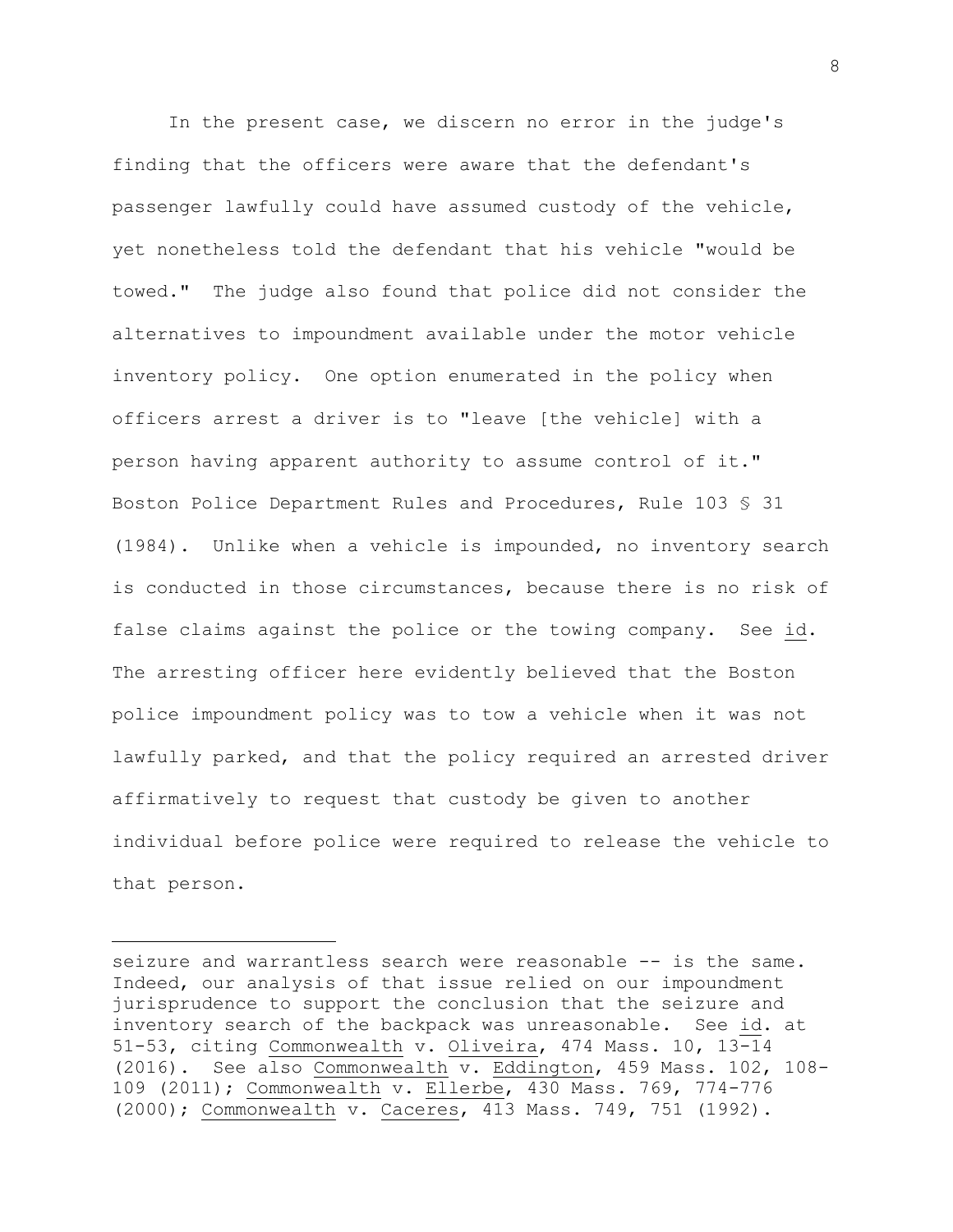The Commonwealth concedes that transferring custody to the passenger was a reasonable alternative, one which the officers would have been required to honor had the defendant requested it. Nonetheless, the Commonwealth argues that our jurisprudence has placed the burden on the defendant to propose an alternative.

As the Commonwealth points out, to date we have not explicitly stated that police should inquire about alternatives to impoundment, at least where a passenger is present who lawfully could assume custody of the vehicle, absent a defendant's request. In our prior cases where impoundment was deemed reasonable notwithstanding the presence of a passenger, however, the passenger was unable lawfully to assume custody of the vehicle. See Eddington, 459 Mass. at 109-110; Ellerbe, 430 Mass. at 775-776; Commonwealth v. Daley, 423 Mass. 747, 750 n.4 (1996); Caceres, 413 Mass. at 751-752; Garcia, 409 Mass. at 675- 677. We have never held that police may disregard a readily apparent alternative to impoundment simply because a defendant does not request that a passenger be allowed to leave with the vehicle.

We conclude that, where officers are aware that a passenger lawfully could assume custody of a vehicle, it is improper to impound the vehicle without first offering this option to the

9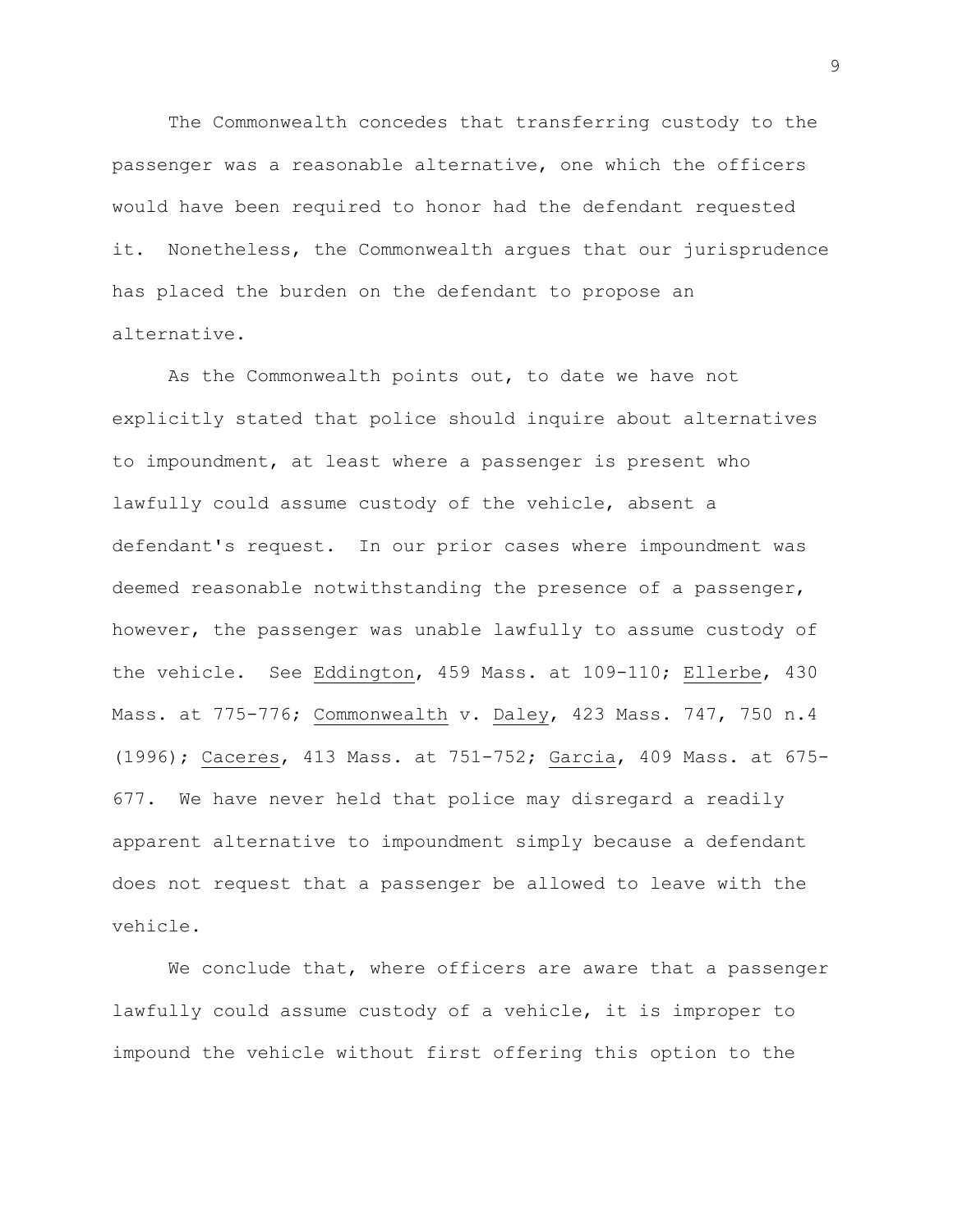driver.<sup>8</sup> Absent such an inquiry, the police cannot conclude that impoundment is "reasonably necessary." Because no such inquiry was made here, the impoundment of the defendant's vehicle was improper. Moreover, because the validity of an inventory search turns on the propriety of the underlying impoundment, the search was unlawful. See Oliveira, 474 Mass. at 13.

Although our holding in the present case in no way alters the established requirement that impoundment be reasonable, we nonetheless acknowledge that we have never before had occasion to articulate what is reasonable under the circumstances presented here. Because the duty we articulate is not, strictly speaking, "dictated by precedent," it shall apply prospectively (citation omitted). See Commonwealth v. Sylvain, 466 Mass. 422, 433-434 (2013), S.C., 473 Mass. 832 (2016).

b. Whether the exclusionary rule should apply. The Commonwealth argues that, even if the search was unlawful, the evidence should not be suppressed, because the police have never

<sup>8</sup> Our holding applies only where police are aware that a passenger lawfully could assume custody. Whenever police arrest the owner or an authorized driver of a vehicle, the better practice is to "inform the driver that the vehicle will be taken to a police facility or private storage facility for safekeeping unless the driver directs the officer to dispose of it in some lawful manner." See Eddington, 459 Mass. at 112 (Gants, J., concurring). We discern no burden merely in asking the question; indeed, this practice would appear to further the goal of minimizing the inconvenience and risks to law enforcement officers that are associated with impoundment.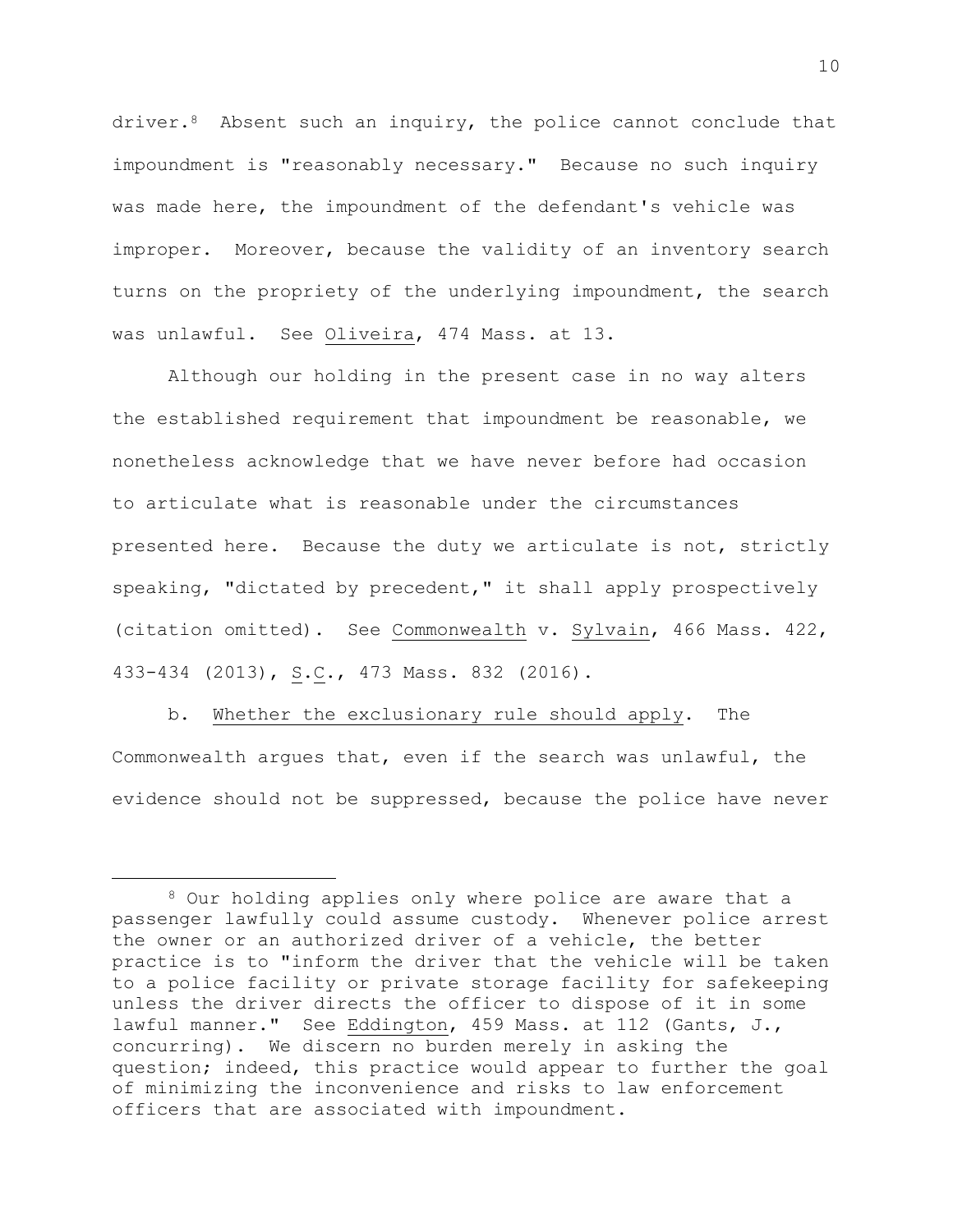had an affirmative duty to inquire whether a driver wishes a passenger to assume custody of a vehicle. We do not agree.

"The general rule is that evidence is to be excluded if it is found to be the 'fruit' of a police officer's unlawful actions" (citation omitted). See Commonwealth v. Balicki, 436 Mass. 1, 15 (2002). The exclusionary rule serves to preserve "the integrity of the law" and to deter future constitutional violations. See Commonwealth v. Gomes, 408 Mass. 43, 46 (1990). Although we have acknowledged exceptions to the rule where suppression would not further these ends, see Commonwealth v. Sbordone, 424 Mass. 802, 809-810 (1997), we discern no cause to do so here.

The officers in the present case overlooked a readily apparent alternative to impoundment. As a result, their decision to impound the defendant's vehicle fell short of the established requirement that impoundment be "reasonably necessary." Moreover, the officers' apparent misunderstanding of the Boston police department's inventory policy does not justify unreasonable conduct. The policy clearly allows for transfer of a vehicle to a third party, and does not condition this alternative on a driver requesting it.

Based on this, we conclude that suppression is appropriate here, and that evidence directly obtained from the search of the vehicle properly was suppressed. See Balicki, 436 Mass. at 15.

11